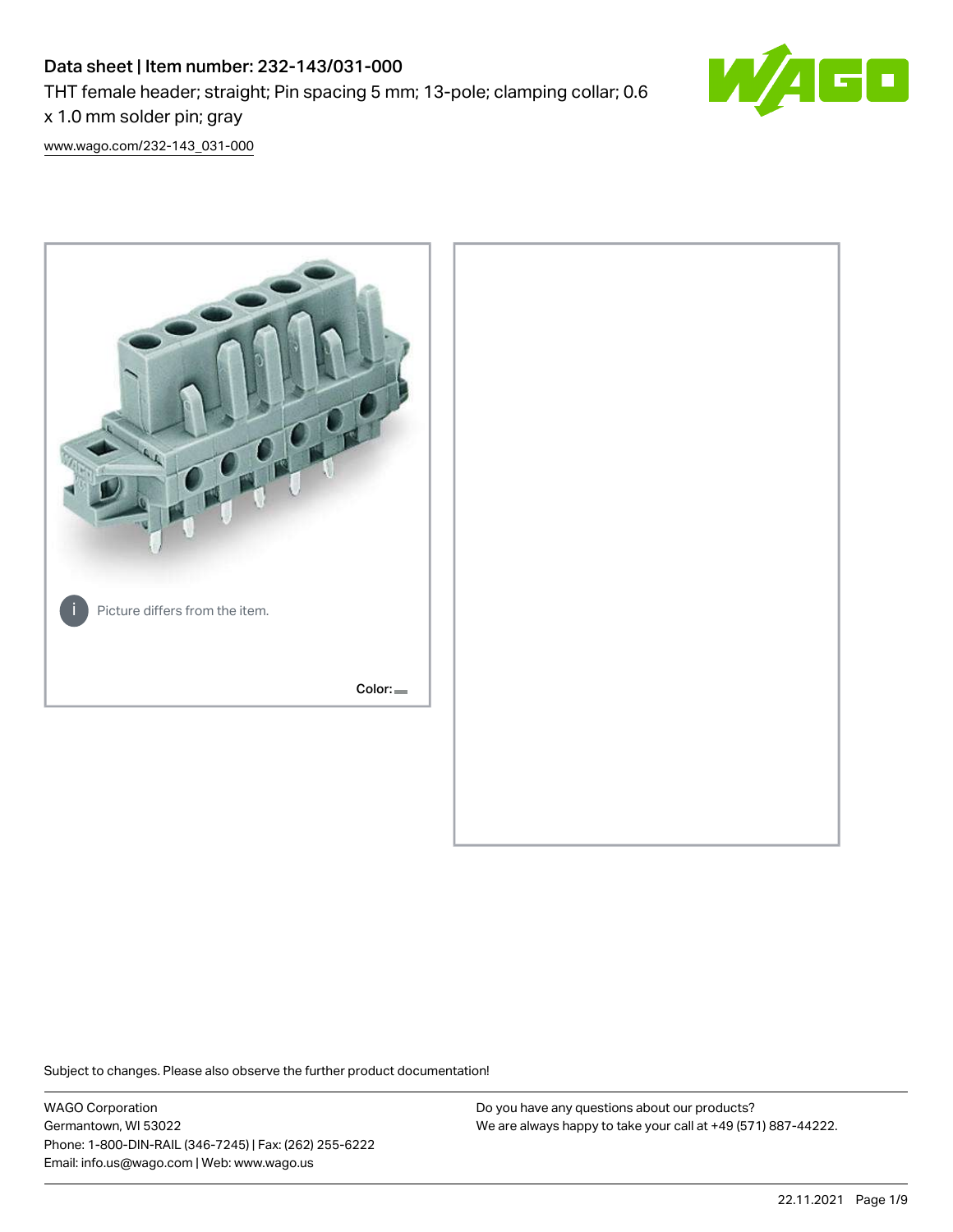



L = pole no. x pin spacing

 $L_1 = L + 3$  mm

 $L_2 = L + 8.8$  mm

 $L_3 = L + 14.8$  mm

2- to 3-pole female connectors – one latch only

## Item description

**Horizontal or vertical PCB mounting via straight or angled solder pins** 

Subject to changes. Please also observe the further product documentation! For board-to-board and board-to-wire connections

WAGO Corporation Germantown, WI 53022 Phone: 1-800-DIN-RAIL (346-7245) | Fax: (262) 255-6222 Email: info.us@wago.com | Web: www.wago.us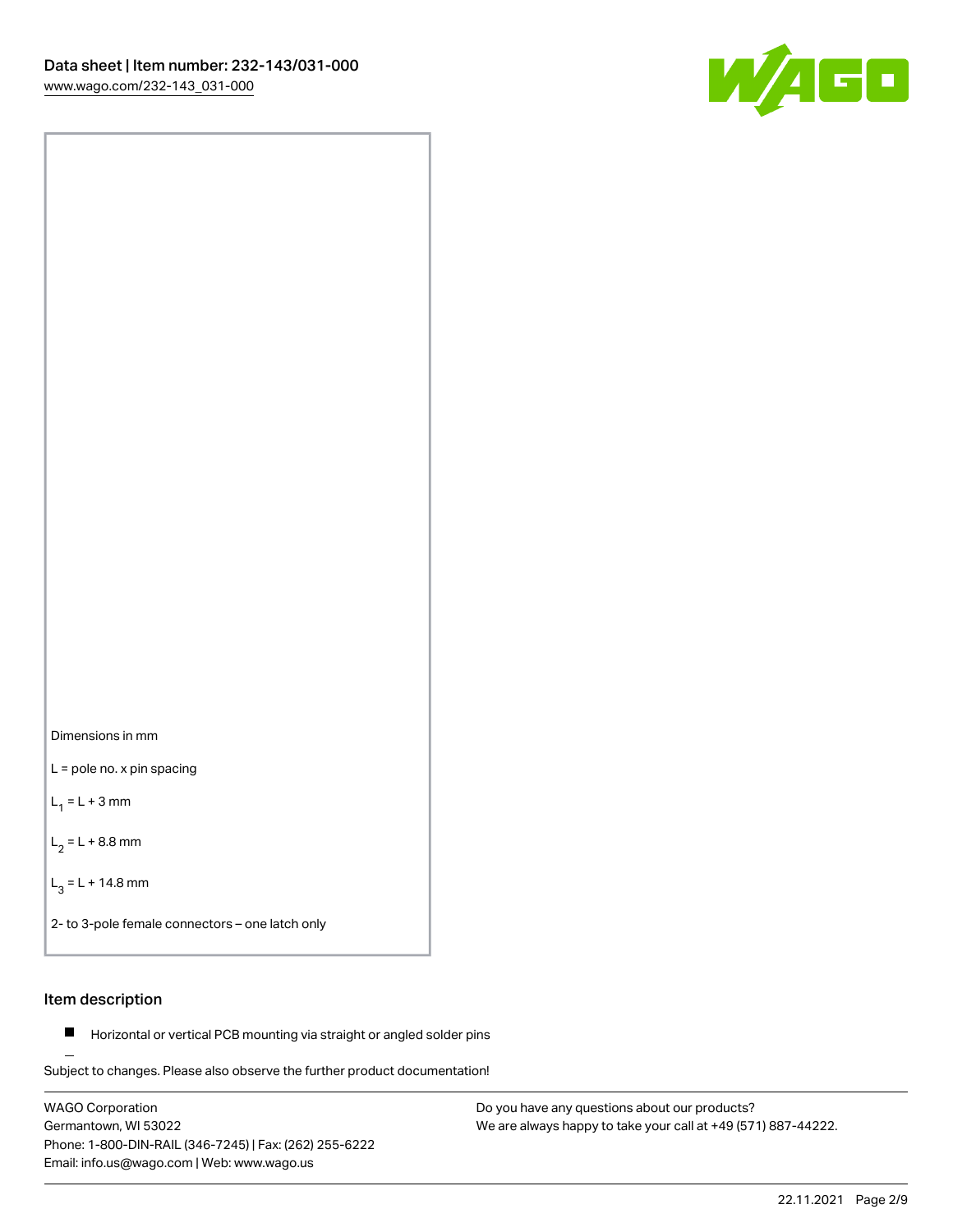

- For board-to-board and board-to-wire connections
- $\blacksquare$ Touch-proof PCB outputs
- $\blacksquare$ Easy-to-identify PCB inputs and outputs
- $\blacksquare$ With coding fingers

#### Data **Notes**

| Safety information 1 | The <i>MCS – MULTI CONNECTION SYSTEM</i> includes connectors<br>without breaking capacity in accordance with DIN EN 61984. When<br>used as intended, these connectors must not be connected<br>/disconnected when live or under load. The circuit design should<br>ensure header pins, which can be touched, are not live when<br>unmated. |
|----------------------|--------------------------------------------------------------------------------------------------------------------------------------------------------------------------------------------------------------------------------------------------------------------------------------------------------------------------------------------|
| Variants:            | Other pole numbers<br>3.8 mm pin projection for male headers with straight solder pins<br>Gold-plated or partially gold-plated contact surfaces<br>Other versions (or variants) can be requested from WAGO Sales or<br>configured at https://configurator.wago.com/                                                                        |

## Electrical data

#### IEC Approvals

| Ratings per                 | IEC/EN 60664-1                                                        |
|-----------------------------|-----------------------------------------------------------------------|
| Rated voltage (III / 3)     | 320 V                                                                 |
| Rated surge voltage (III/3) | 4 <sub>k</sub> V                                                      |
| Rated voltage (III/2)       | 320 V                                                                 |
| Rated surge voltage (III/2) | 4 <sub>k</sub> V                                                      |
| Nominal voltage (II/2)      | 630 V                                                                 |
| Rated surge voltage (II/2)  | 4 <sub>kV</sub>                                                       |
| Rated current               | 12A                                                                   |
| Legend (ratings)            | $(III / 2)$ $\triangle$ Overvoltage category III / Pollution degree 2 |

#### UL Approvals

| Approvals per                  | UL 1059 |
|--------------------------------|---------|
| Rated voltage UL (Use Group B) | 300 V   |
| Rated current UL (Use Group B) | 15 A    |
| Rated voltage UL (Use Group D) | 300 V   |
| Rated current UL (Use Group D) | 10 A    |

| <b>WAGO Corporation</b>                                | Do you have any questions about our products?                 |
|--------------------------------------------------------|---------------------------------------------------------------|
| Germantown, WI 53022                                   | We are always happy to take your call at +49 (571) 887-44222. |
| Phone: 1-800-DIN-RAIL (346-7245)   Fax: (262) 255-6222 |                                                               |
| Email: info.us@wago.com   Web: www.wago.us             |                                                               |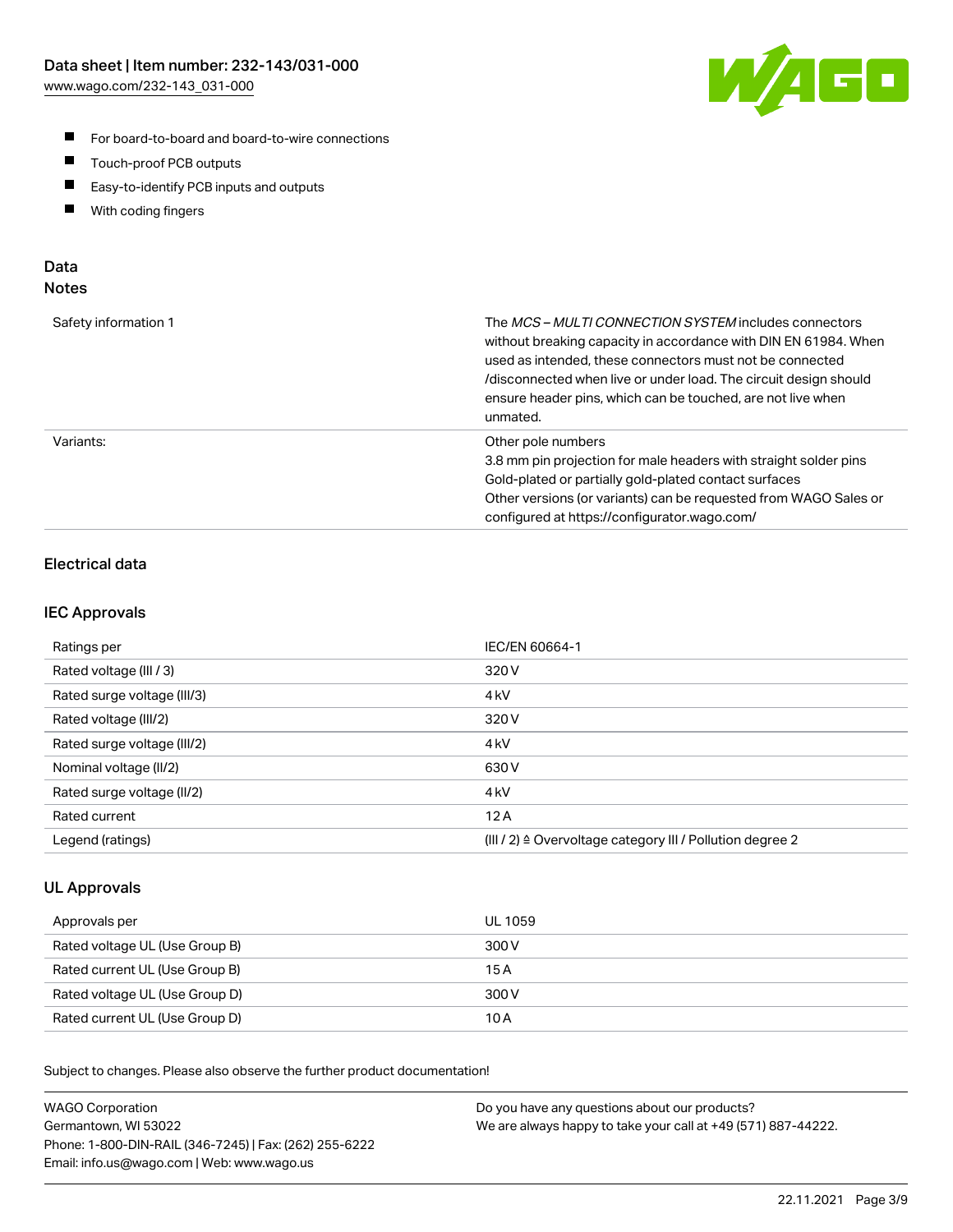

## Ratings per UL

| Rated voltage UL 1977                | COO V<br>ור |
|--------------------------------------|-------------|
| <b>Rated</b><br>UL 1977<br>curront l | _____       |

## CSA Approvals

| Approvals per                   | <b>CSA</b> |
|---------------------------------|------------|
| Rated voltage CSA (Use Group B) | 300 V      |
| Rated current CSA (Use Group B) | 15 A       |
| Rated voltage CSA (Use Group D) | 300 V      |
| Rated current CSA (Use Group D) | 10 A       |

#### Connection data

| Total number of potentials |  |
|----------------------------|--|
| Number of connection types |  |
| Number of levels           |  |

#### Connection 1

| Number of poles | ີ |
|-----------------|---|

# Physical data

| Pin spacing                          | 5 mm / 0.197 inch     |
|--------------------------------------|-----------------------|
| Width                                | 79.8 mm / 3.142 inch  |
| Height                               | 23.25 mm / 0.915 inch |
| Height from the surface              | 18.25 mm / 0.719 inch |
| Depth                                | 11.6 mm / 0.457 inch  |
| Solder pin length                    | 5 <sub>mm</sub>       |
| Solder pin dimensions                | $0.6 \times 1$ mm     |
| Drilled hole diameter with tolerance | $1.3$ $(+0.1)$ mm     |

# Mechanical data

| Mounting type | Mounting flange                         |
|---------------|-----------------------------------------|
| Mounting type | Feed-through mounting<br>Panel mounting |

| <b>WAGO Corporation</b>                                | Do you have any questions about our products?                 |
|--------------------------------------------------------|---------------------------------------------------------------|
| Germantown, WI 53022                                   | We are always happy to take your call at +49 (571) 887-44222. |
| Phone: 1-800-DIN-RAIL (346-7245)   Fax: (262) 255-6222 |                                                               |
| Email: info.us@wago.com   Web: www.wago.us             |                                                               |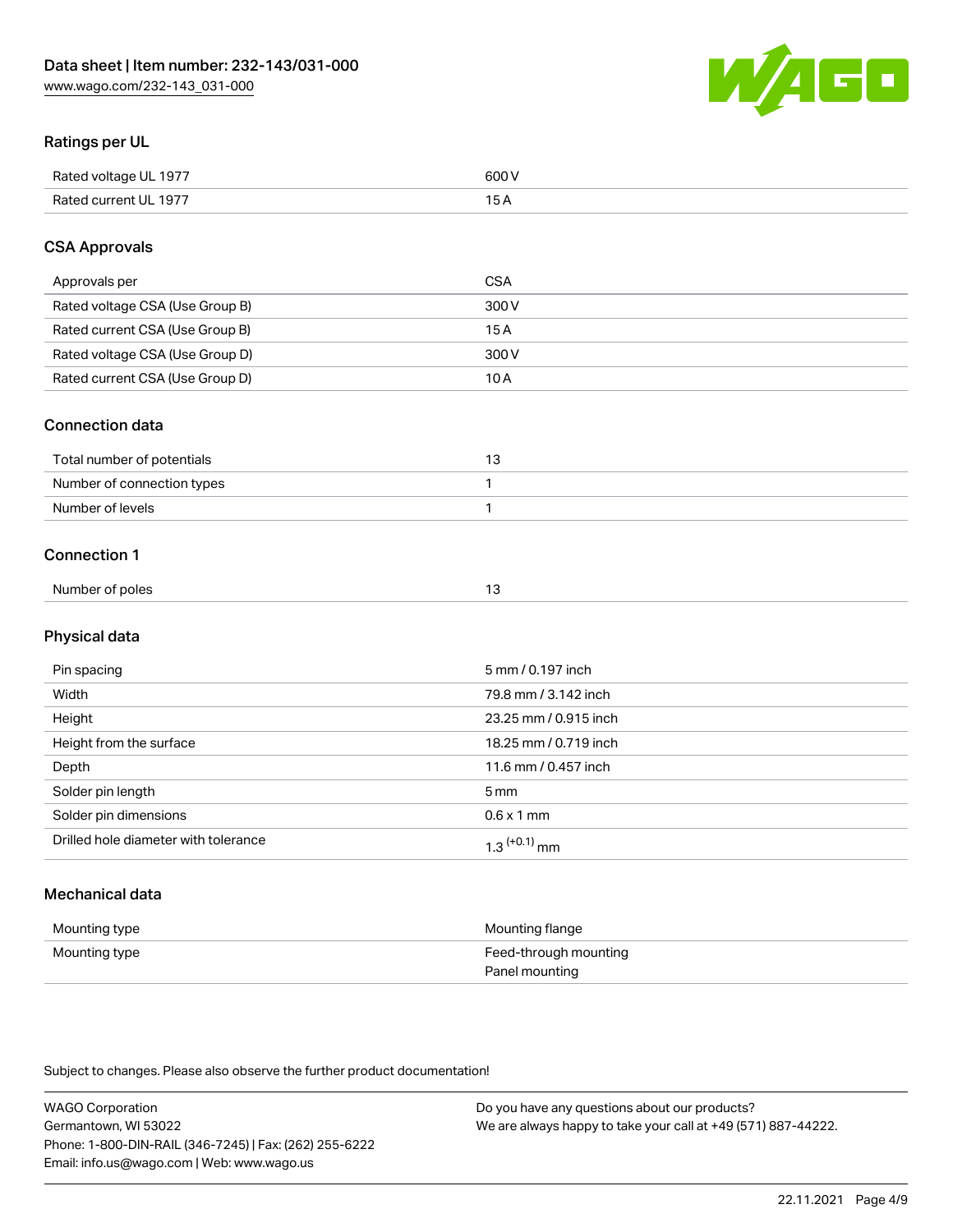

## Plug-in connection

| Contact type (pluggable connector) | Female header |
|------------------------------------|---------------|
| Connector (connection type)        | for PCB       |
| Mismating protection               | No            |
| Mating direction to the PCB        | $90^{\circ}$  |
| Locking of plug-in connection      | Without       |

## PCB contact

| PCB Contact                         | тнт                                        |
|-------------------------------------|--------------------------------------------|
| Solder pin arrangement              | over the entire female connector (in-line) |
| Number of solder pins per potential |                                            |

#### Material data

| Color                       | gray             |
|-----------------------------|------------------|
| Material group              |                  |
| Insulation material         | Polyamide (PA66) |
| Flammability class per UL94 | V <sub>0</sub>   |
| Contact material            |                  |
|                             | Copper alloy     |
| Contact plating             | tin-plated       |
| Fire load                   | 0.228 MJ         |

#### Environmental requirements

| Limit temperature range | $-60+85 °C$ |
|-------------------------|-------------|
|-------------------------|-------------|

## Commercial data

| Product Group         | 3 (Multi Conn. System) |
|-----------------------|------------------------|
| PU (SPU)              | 25 Stück               |
| Packaging type        | box                    |
| Country of origin     | DE                     |
| <b>GTIN</b>           | 4044918623568          |
| Customs tariff number | 85366990990            |

# Approvals / Certificates

#### Ship Approvals

| <b>WAGO Corporation</b>                                | Do you have any questions about our products?                 |
|--------------------------------------------------------|---------------------------------------------------------------|
| Germantown, WI 53022                                   | We are always happy to take your call at +49 (571) 887-44222. |
| Phone: 1-800-DIN-RAIL (346-7245)   Fax: (262) 255-6222 |                                                               |
| Email: info.us@wago.com   Web: www.wago.us             |                                                               |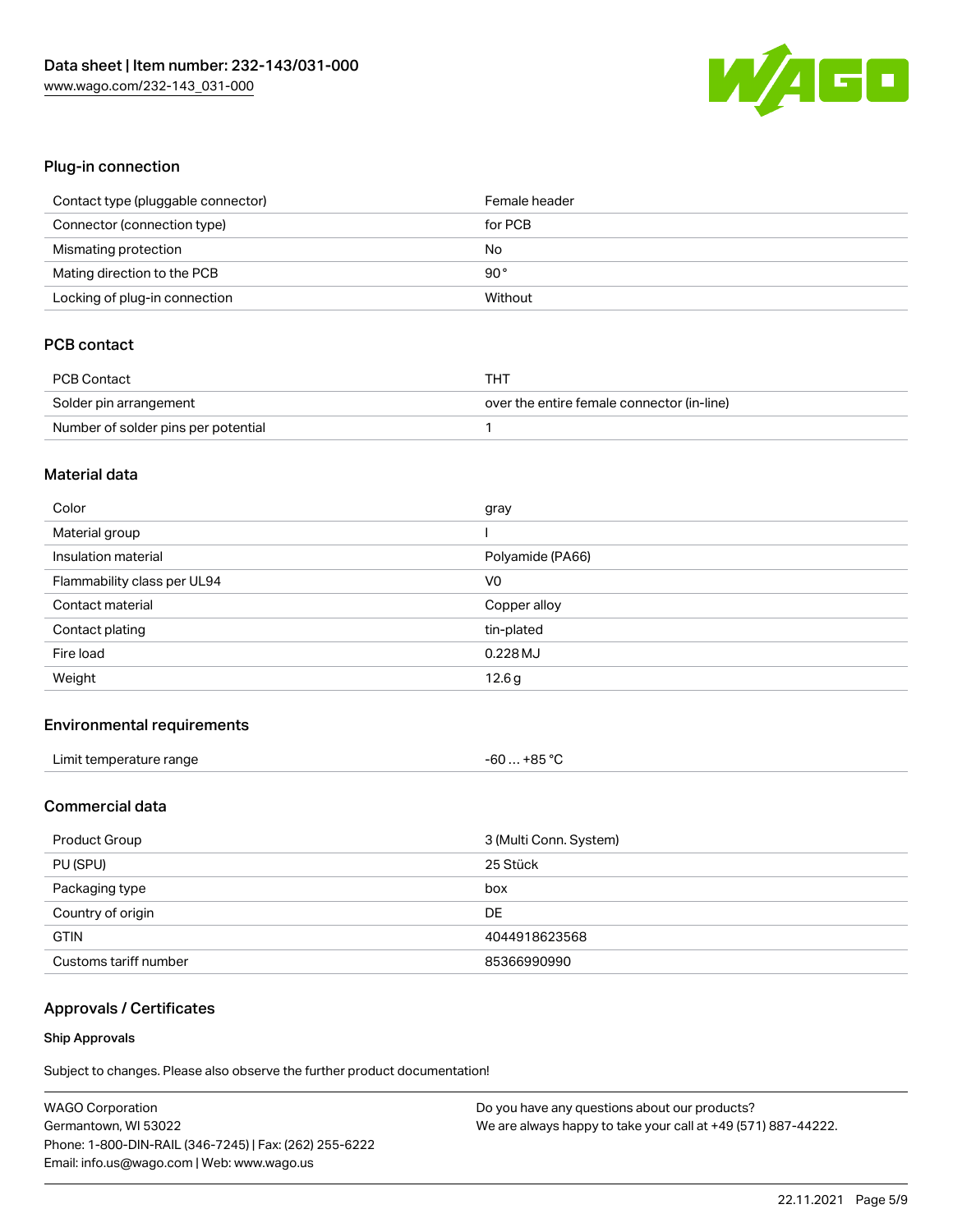

| Logo                     | Approval                                  | <b>Additional Approval Text</b> | Certificate<br>name                |
|--------------------------|-------------------------------------------|---------------------------------|------------------------------------|
| ABS.                     | <b>ABS</b><br>American Bureau of Shipping | $\overline{\phantom{0}}$        | $19-$<br>HG15869876-<br><b>PDA</b> |
| <b>BUREAU</b><br>VERITAS | BV<br>Bureau Veritas S.A.                 | <b>IEC 60998</b>                | 11915/D0 BV                        |
| UL-Approvals             |                                           |                                 |                                    |

|                               |                                |                                 | Certificate |
|-------------------------------|--------------------------------|---------------------------------|-------------|
| Logo                          | Approval                       | <b>Additional Approval Text</b> | name        |
|                               | UR                             | <b>UL 1977</b>                  | E45171      |
| J<br>$\overline{\phantom{a}}$ | Underwriters Laboratories Inc. |                                 |             |

# **Counterpart**



Item no.231-613 nem 10.231-613<br>Male connector; 13-pole; Pin spacing 5 mm; gray [www.wago.com/231-613](https://www.wago.com/231-613)

#### Optional accessories

| <b>Testing accessories</b> |                                                                                                                            |                      |
|----------------------------|----------------------------------------------------------------------------------------------------------------------------|----------------------|
| Testing accessories        |                                                                                                                            |                      |
|                            | Item no.: 210-136<br>Test plug; 2 mm Ø; with 500 mm cable                                                                  | www.wago.com/210-136 |
|                            | Item no.: 231-661<br>Test plugs for female connectors; for 5 mm and 5.08 mm pin spacing; 2,50 mm <sup>2</sup> ; light gray | www.wago.com/231-661 |
| Mounting                   |                                                                                                                            |                      |
| Mounting accessories       |                                                                                                                            |                      |
|                            | Item no.: 209-147<br>Self-tapping screw                                                                                    | www.wago.com/209-147 |
|                            | Item no.: 231-194<br>Self-tapping screw; B 2.2x13, fixing hole 1.8 mm Ø                                                    | www.wago.com/231-194 |

| WAGO Corporation                                       | Do you have any questions about our products?                 |
|--------------------------------------------------------|---------------------------------------------------------------|
| Germantown, WI 53022                                   | We are always happy to take your call at +49 (571) 887-44222. |
| Phone: 1-800-DIN-RAIL (346-7245)   Fax: (262) 255-6222 |                                                               |
| Email: info.us@wago.com   Web: www.wago.us             |                                                               |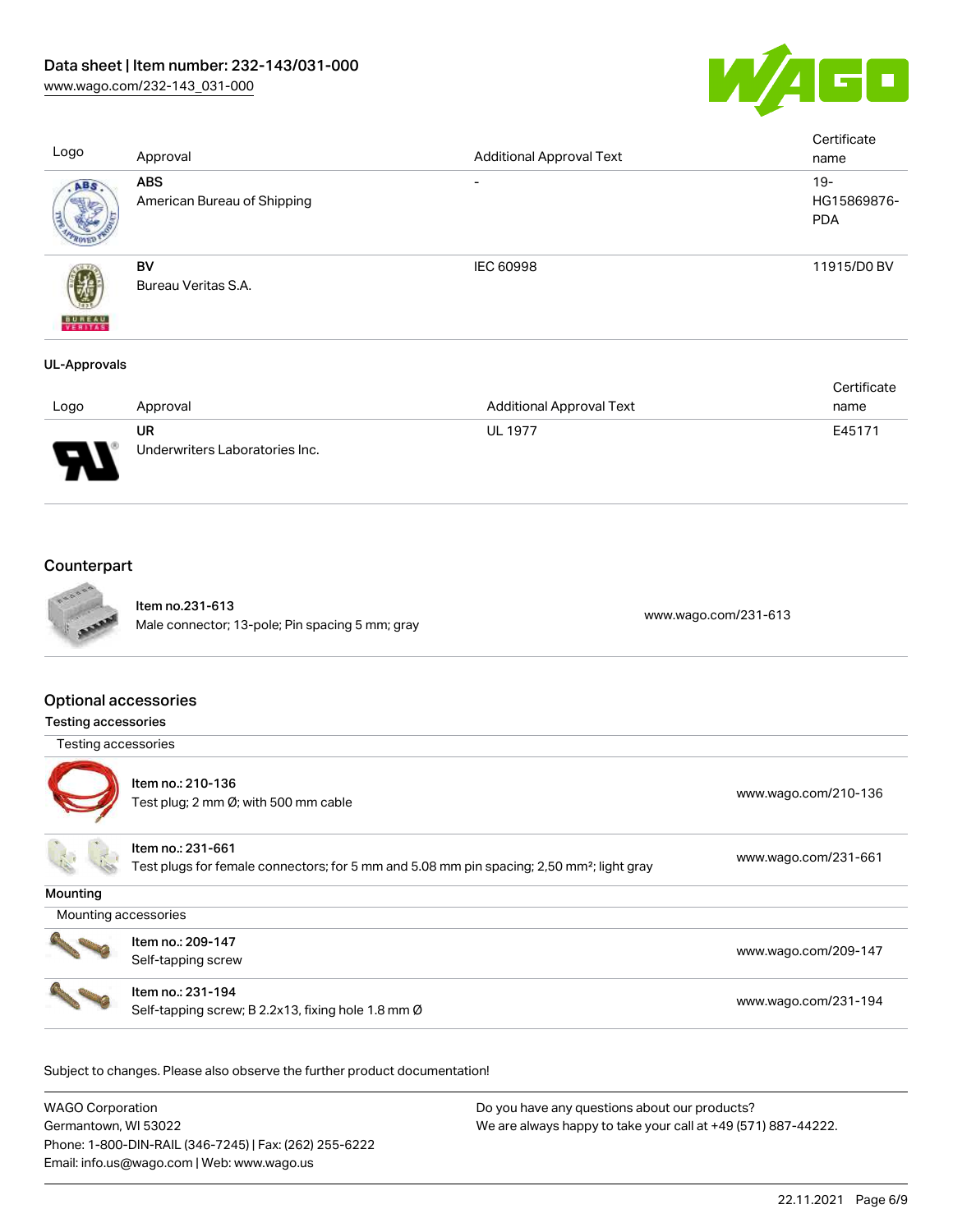

[www.wago.com/231-195](http://www.wago.com/231-195)



Item no.: 231-195 Screw with nut; M2x12; for fixing element

| <b>COLES</b>     | Item no.: 231-295<br>Screw with nut | www.wago.com/231-295 |
|------------------|-------------------------------------|----------------------|
| <b>Downloads</b> |                                     |                      |
| Documentation    |                                     |                      |

| <b>Additional Information</b>                                                       |            |               |          |
|-------------------------------------------------------------------------------------|------------|---------------|----------|
| Technical explanations                                                              | 2019 Apr 3 | pdf<br>2.0 MB | Download |
|                                                                                     |            |               |          |
| <b>CAD files</b>                                                                    |            |               |          |
| CAD data                                                                            |            |               |          |
| 2D/3D Models 232-143/031-000                                                        |            | <b>URL</b>    | Download |
| <b>CAE</b> data                                                                     |            |               |          |
| EPLAN Data Portal 232-143/031-000                                                   |            | <b>URL</b>    | Download |
| ZUKEN Portal 232-143/031-000                                                        |            | <b>URL</b>    | Download |
| EPLAN Data Portal 232-143/031-000                                                   |            | <b>URL</b>    | Download |
| <b>PCB Design</b>                                                                   |            |               |          |
| Symbol and Footprint 232-143/031-000                                                |            | <b>URL</b>    | Download |
| CAx data for your PCB design, consisting of "schematic symbols and PCB footprints", |            |               |          |

allow easy integration of the WAGO component into your development environment.

#### Supported formats:

- $\blacksquare$ Accel EDA 14 & 15
- $\blacksquare$ Altium 6 to current version
- $\blacksquare$ Cadence Allegro
- $\blacksquare$ **DesignSpark**
- $\blacksquare$ Eagle Libraries
- $\blacksquare$ KiCad
- $\blacksquare$ Mentor Graphics BoardStation
- П Mentor Graphics Design Architect

Subject to changes. Please also observe the further product documentation!

WAGO Corporation Germantown, WI 53022 Phone: 1-800-DIN-RAIL (346-7245) | Fax: (262) 255-6222 Email: info.us@wago.com | Web: www.wago.us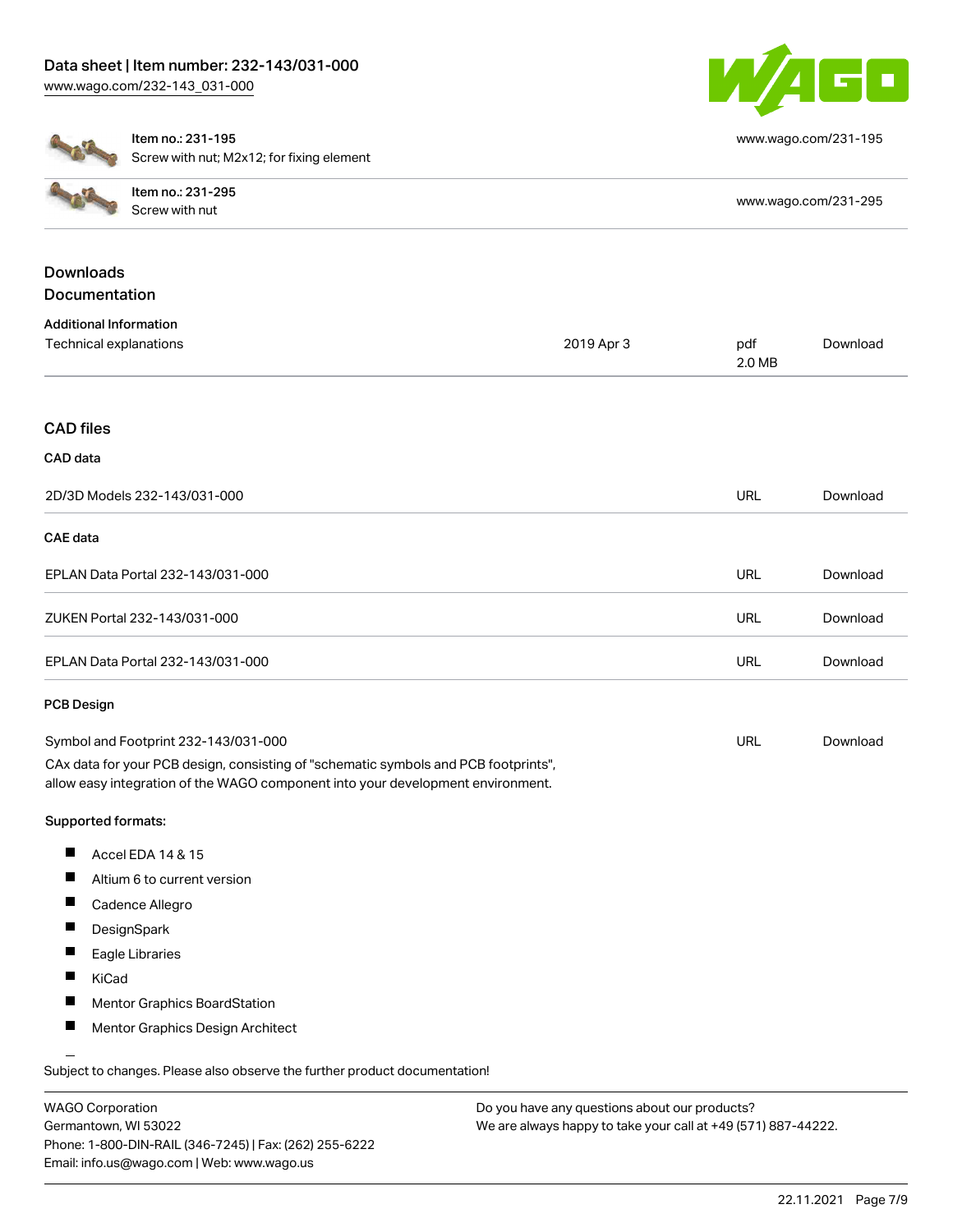

- $\blacksquare$ Mentor Graphics Design Expedition 99 and 2000
- $\blacksquare$ OrCAD 9.X PCB and Capture
- $\blacksquare$ PADS PowerPCB 3, 3.5, 4.X, and 5.X
- $\blacksquare$ PADS PowerPCB and PowerLogic 3.0
- $\blacksquare$ PCAD 2000, 2001, 2002, 2004, and 2006
- $\blacksquare$ Pulsonix 8.5 or newer
- $\blacksquare$ STL
- $\blacksquare$ 3D STEP
- $\blacksquare$ TARGET 3001!
- $\blacksquare$ View Logic ViewDraw
- $\blacksquare$ Quadcept
- $\blacksquare$ Zuken CadStar 3 and 4
- $\blacksquare$ Zuken CR-5000 and CR-8000

PCB Component Libraries (EDA), PCB CAD Library Ultra Librarian

#### Environmental Product Compliance

#### Compliance Search

Environmental Product Compliance 232-143/031-000 THT female header; straight; Pin spacing 5 mm; 13-pole; clamping collar; 0.6 x 1.0 mm solder pin; gray URL [Download](https://www.wago.com/global/d/ComplianceLinkMediaContainer_232-143_031-000)

#### Installation Notes

Application

Subject to changes. Please also observe the further product documentation!

WAGO Corporation Germantown, WI 53022 Phone: 1-800-DIN-RAIL (346-7245) | Fax: (262) 255-6222 Email: info.us@wago.com | Web: www.wago.us